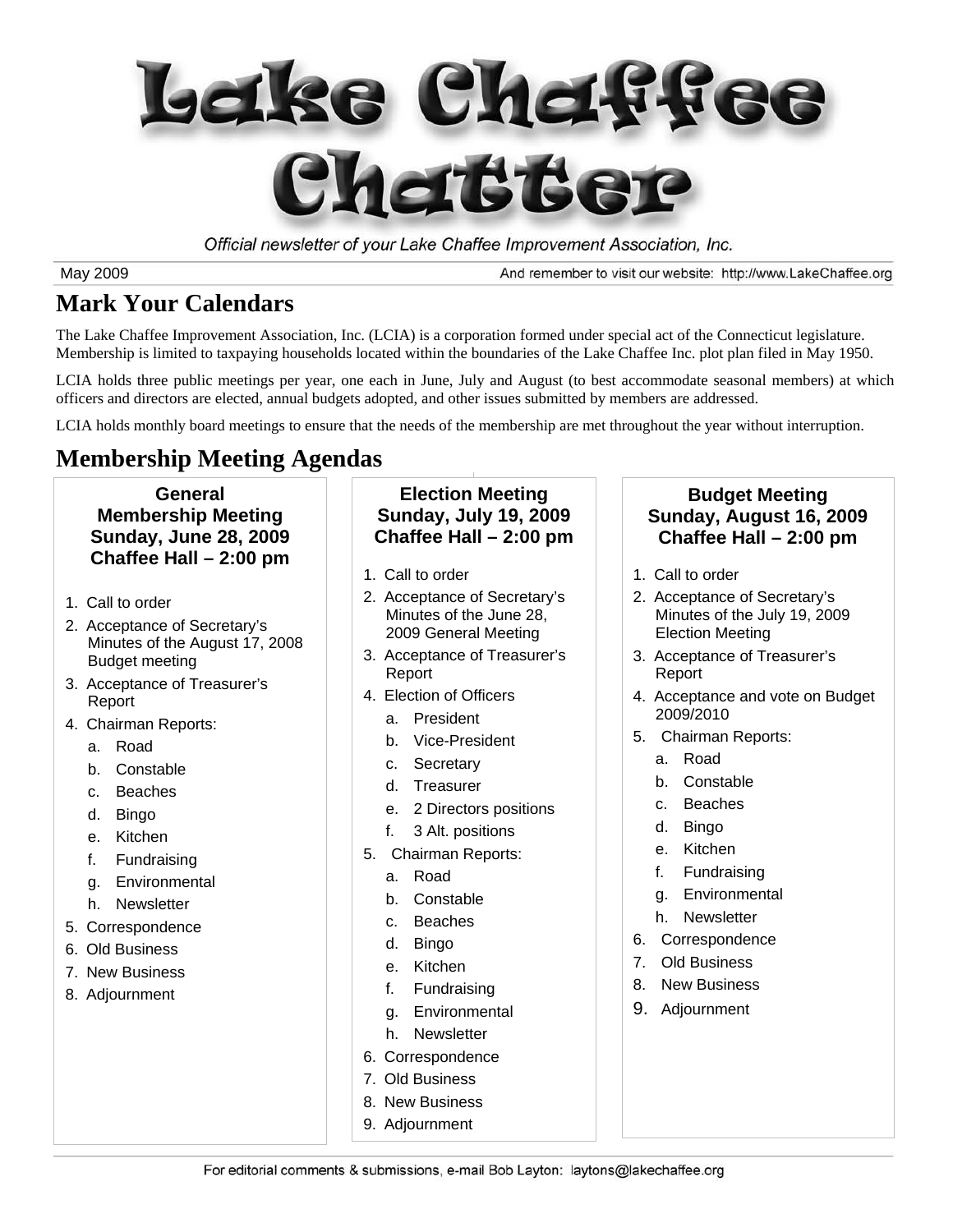### The Pros of . . . **Seasonal Lake Drawdown**

*By Diana Murray – Environmental Chair* 

The long and often heated debate over the benefits and possible undesirable side effects of seasonal lowering of lake waters continues not only in our little community but also in the general public. Universally, lake drawdown has been used to control growth of aquatic weeds near the shoreline, provide a reservoir for spring snowmelt and seasonal flooding, prevent damage from ice



pressure to docks and other structures on the shoreline, allow homeowners to perform maintenance on shore fronts, check for septic leakage, and prevent shoreline erosion from high water and ice.

Aquatic nuisance weed control is accomplished through the freezing and drying of the sediments exposed. Some nuisance weeds such as milfoil and bladderwort are susceptible to this treatment while others such as rush and cattail may in fact proliferate.

Precipitation generally increases in the fall through June. Providing adequate vertical storage for this expected increase in lake water level is prudent as wind whipped water and ice up to two feet thick can cause serious shoreline erosion. Thick ice can exert two thousand pounds or more of pressure on manmade structures. When ice melts and thaws then refreezes, the expansion of the solid ice flow can destroy everything in its path. In the more northern areas of the country, docks are equipped with hinges so that they can be raised in winter and lowered again in spring.

Drawdown also helps to freshen lake water. Unfortunately on our highly populated and deforested lake and the existence of culverts and drains on the surrounding roads which feed into the lake, as the water level rises so does the undesirable level of silt and soluble organic compounds which in turn add to the likelihood of algae blooms come warmer weather. The nutrients in this drain water also provide for overgrowth of nuisance weeds.

Look for the negative side of lowering lake water level in the next newsletter. References provided upon request



## **Your Neighbor's Business**

*Unseen, unheard, yet our Lake Chaffee community is home to more than a dozen businesses permitted under LCIA's Home Occupation Ordinance and Ashford zoning regulations. This is the 1st of a series of articles these invisible enterprises, officially referred to as "home occupations", that are the livelihood of many of our neighbors.*

There is no sign outside 147 Lakeview advertising that behind the front door is RDN Associates, a home occupation business with international exposure.

If the name RDN Associates rings a bell, you may have seen its ads featured in the Horizons Magazines, Tolland Monthly, Coventry Monthly or a periodic display in the lobby of People's United Bank (Vernon Circle branch). RDN Associates provides website design and management



services to small businesses and non-profit organizations including the Lake Chaffee Improvement Association.

Bob Layton, formerly Marketing Communications Manager for Gerber Systems Corporation and Corporate Webmaster for Gerber Scientific, Inc. founded RDN Associates in 2000 and today manages more than 100 domains for clients throughout the eastern U.S. and the Caribbean.

## **Bouquets & Brickbats**

*When someone does something for the benefit of all of us, we want to make sure that the consideration is acknowledged with a verbal BOUQUET.Conversely, we offer the BRICKBAT award for outstanding thoughtlessness.* 

- A BRICKBAT to the inconsiderates who party on the islands and leave cans, broken bottles and other garbage for the rest of us.
- ♦ **A BOUQUET** to Craig Blackmer and his sons for removing several bags of that trash from Swing Island.
- A BRICKBAT to those whose dog used the beach and lake ice as toilets and didn't bother to clean up after.
- ♦ **A BOUQUET** to Brenda Chisholm and Laura Koropatkin for introducing three new advertisers to our newsletter.
- A BOUQUET to Gene Smith finally repairing the fence at Smitty's that was damaged by vandals last year.

…and a reminder that barking dogs, are an issue best resolved among neighbors and is not the responsibility of the LCIA or its leadership.

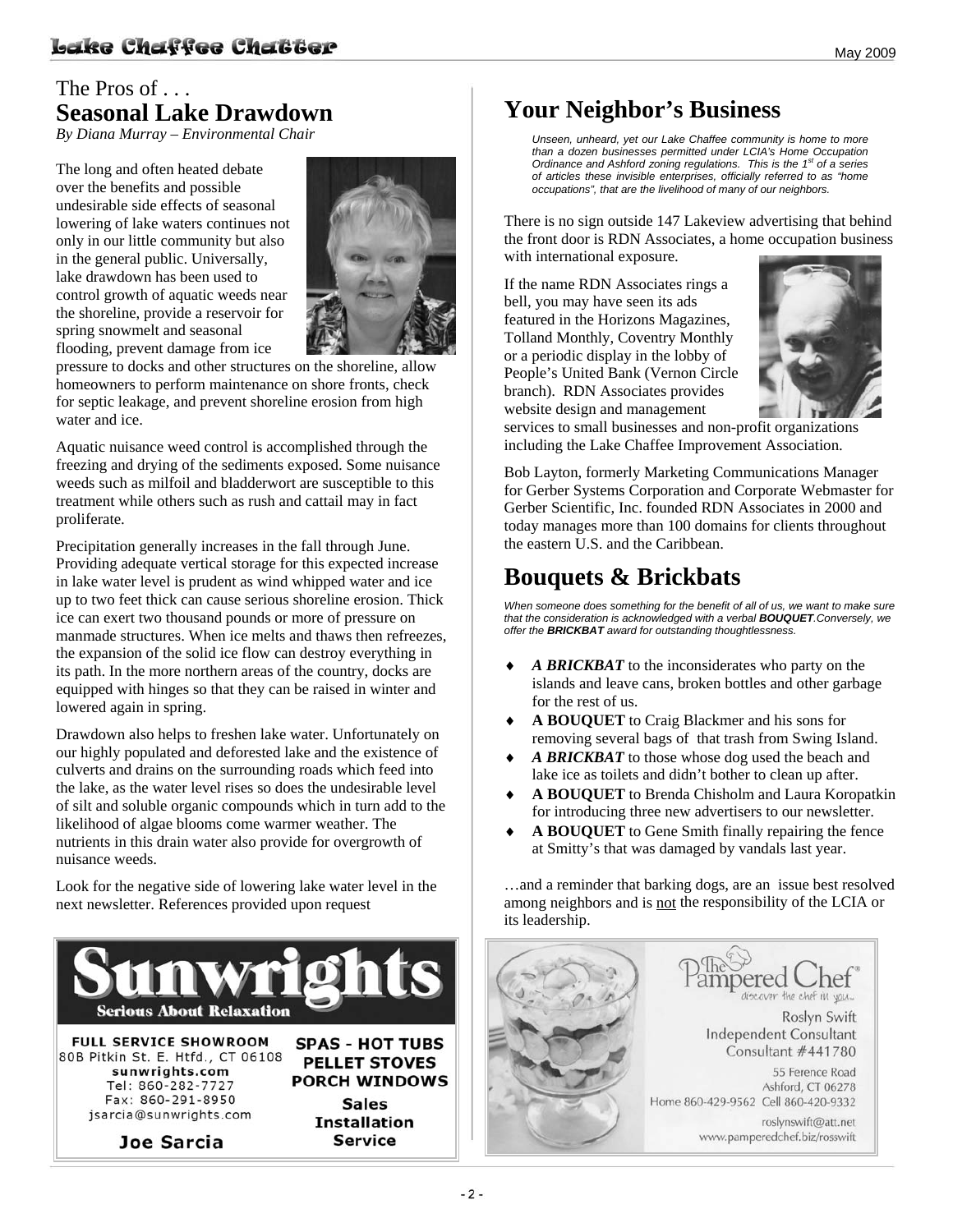

#### **The New Kitchen**

A new era dawned with the grand opening of the remodeled kitchen at the Lake Chaffee Hall. Upgraded to meet current health codes, the kitchen passed state inspection with flying colors and is supervised by a now-certified food service manager (Kay Warren). Since the opening, the sales of food and beverage has contributed as much as \$100 per week to your Lake Chaffee association.



*ABOVE: Diana Murray working the kitchen during Saturday night bingo. Only official food service workers are permitted beyond the chain (foreground) in accordance with state health regulations.* 

## **GeoThermal Comes to Lake Chaffee**

*By Bob Layton -- Newsletter Chair* 

Those of you who've walked or driven past 147 Lakeview over the past six months or so may have noticed that the front stone wall and side yard are a disaster. You may have even noticed the heavy equipment and giant pit back in October. **What were we thinking?**

When heating oil surpassed \$4.20/gallon last spring, we elected to limit our exposure to ever-rising oil prices by replacing our oilfired boiler with a geothermal system.

Geothermal provides hot air in winter, cool air in summer and hot water year-round by literally "pumping" excess heat into the ground during the warm months and pumping heat out of the ground during cool





months. If you've ever put your hand behind a window A/C unit or refrigerator, you've felt the heat pumped by your appliance from inside to outside and dissipated into the air.

There are at least five different types of geothermal systems. The design we went with uses two, 75-foot deep wells for each ton of heating/cooling capacity and our house needed 2- ½ tons based upon existing insulation, window surface area, etc – five such wells and the associated mess. Each well contains a loop of copper pipe through which compressed coolant is pumped. Stafford Mechanical recently indicated that they've installed about 25 such systems.



*ABOVE: Drilling rig sets up for first of five wells. BELOW: Side yard after drill rig and excavator were finished and surface rough-graded.* 

Our system became operational in early November.

#### **If we could do it all over again, would we choose to invest in such a radical change?**

With less than a full year's experience under our belt, the jury is still out, but preliminary indication is that the system will save us money anytime oil is more than \$2/gallon. With additional tweaking, we think that number can be improved upon. It should also cost less to cool the house in summer than the central A/C that it replaced.